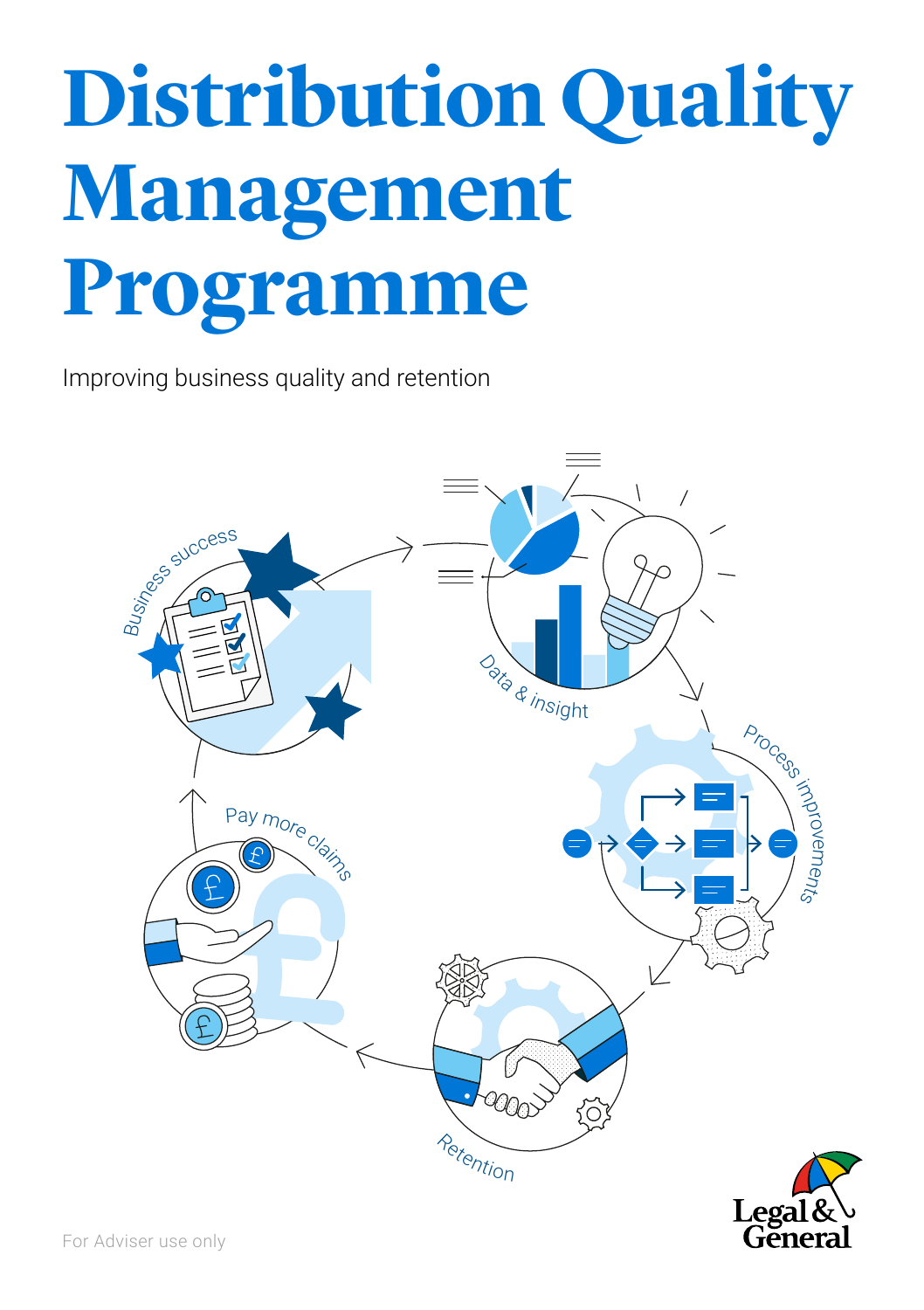# **Helping to deliver better business outcomes**

Our Distribution Quality Management programme helps you make improvements to your business through additional training, system and process changes, with hands-on support from our experts.

Each of the programme's strategies and tools has a dedicated purpose, with the common aim of improving business and customer outcomes.

## **You can take advantage of the following strategies and tools from our programme to help improve your protection business.**

### **Free business consultancy**



## **What is it?**

A series of online best-practice review sessions. We also offer on-site detailed business consultancy reviews, free of charge.

#### **What are the benefits?**

Increasing your profitability, operational effectiveness, client satisfaction and outcomes.

## **Management information (MI)**



## **What is it?**

A cutting-edge tracking capability with a range of business key performance indicators.

#### **What are the benefits?**

Tracking allows identification of risks, opportunities and trends, giving us insights to share with you that can help improve performance and results.

## **Visual analytics**



## **What is it?**

Our expert team uses visual analytics software Tableau to understand the performance of any business and identify areas of enhancement.

## **What are the benefits?**

We dig deeper into your metrics to identify discrete groups of clients that may be higher risk and show you how to improve business performance.

## **Knowledge sharing and best practice**

### **What is it?**



Our years of experience working with a variety of firms has allowed us to gather meaningful knowledge about industry best practice.

## **What are the benefits?**

Our knowledge helps identify and inform areas of risk and inefficient practices. Recommendations can include improving application quality or retention strategies.

## **Support materials**



## **What is it?**

A range of support materials for businesses to use for self-improvement, including digital booklets, case studies, and podcasts.

#### **What are the benefits?**

Our free materials share a range of innovative practices, strategies, insights and tips to help you perform at your best, for better client outcomes.

## **System training**



## **What is it?**

Training that helps you to get the most out of our systems.

## **What are the benefits?**

Understanding how to use our systems to their full potential will help you manage your pipeline, and view notifications for potential lapses or cancellations helping you to retain your clients.